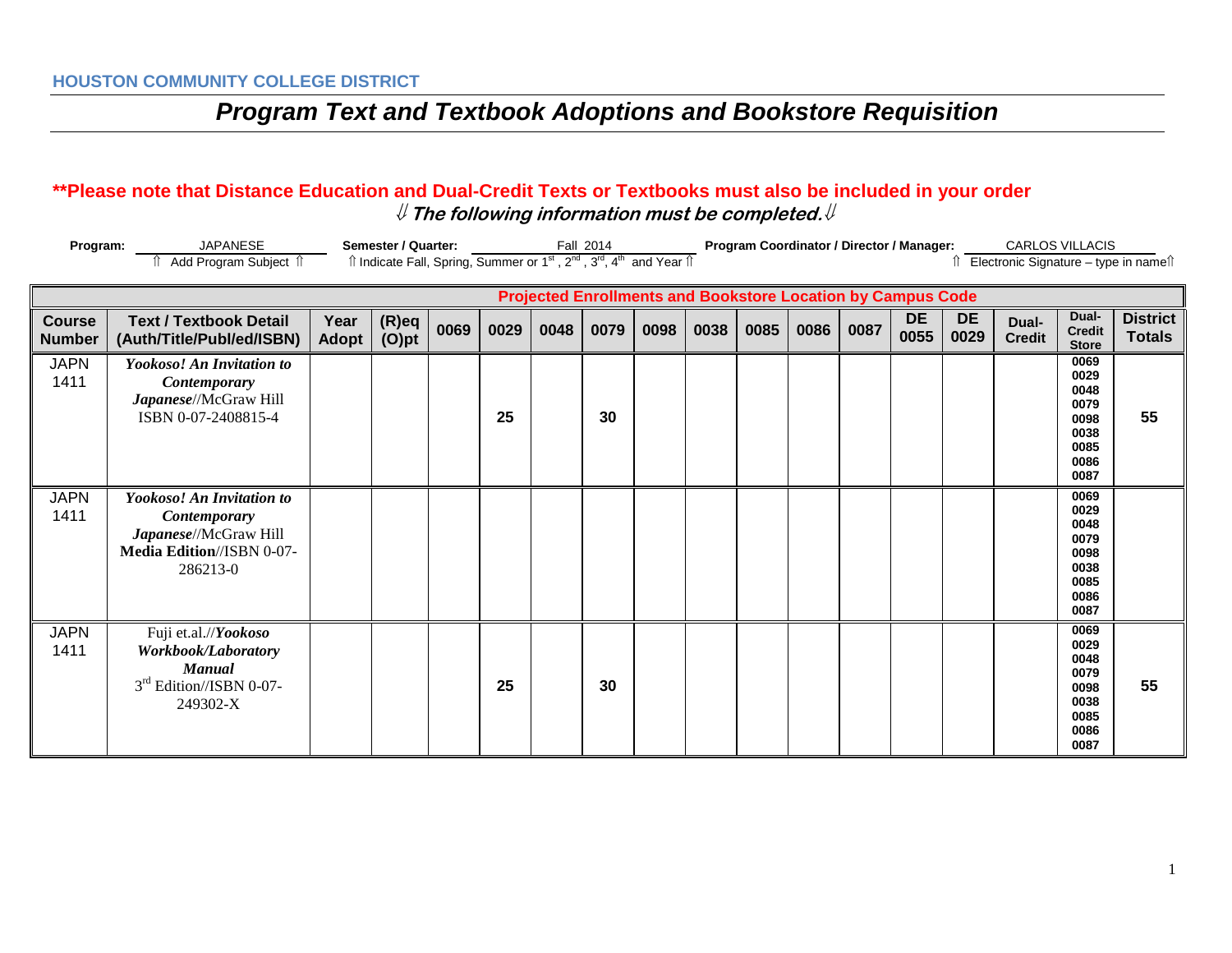#### **\*\*Please note that Distance Education and Dual-Credit Texts or Textbooks must also be included in your order**

| <b>JAPN</b> | <b>Yookoso! An Invitation to</b> |  |  |  |  |  |  |  | 0069 |  |
|-------------|----------------------------------|--|--|--|--|--|--|--|------|--|
| 1412        | <i>Contemporary</i>              |  |  |  |  |  |  |  | 0029 |  |
|             |                                  |  |  |  |  |  |  |  | 0048 |  |
|             | Japanese//McGraw Hill            |  |  |  |  |  |  |  | 0079 |  |
|             | ISBN 0-07-2408815-4              |  |  |  |  |  |  |  | 0098 |  |
|             |                                  |  |  |  |  |  |  |  | 0038 |  |
|             |                                  |  |  |  |  |  |  |  | 0085 |  |
|             |                                  |  |  |  |  |  |  |  | 0086 |  |
|             |                                  |  |  |  |  |  |  |  | 0087 |  |

⇓ **The following information must be completed.**⇓

| Program: | <b>JAPANESF</b>            | / Quarter:<br>3emester /    | <b>FALL 2014</b>                                                                           | <b>Program Coordinator / Director / Manager:</b> | <b>CARLOS VILLACIS</b>                |
|----------|----------------------------|-----------------------------|--------------------------------------------------------------------------------------------|--------------------------------------------------|---------------------------------------|
|          | ا Subiect<br>Add Program \ | $\lambda$<br>lndicate Fall. | ∽rd<br><sup>1</sup> Year ⊪<br>$\sim$ <sup>no</sup><br>., Spring, Summer or 1 <sup>st</sup> |                                                  | Electronic Signature – type in namell |

| <b>Projected Enrollments and Bookstore Location by Campus Code</b> |                                                                                                                           |                      |                      |      |      |      |      |      |      |      |      |      |                   |                   |                        |                                                                      |                                  |
|--------------------------------------------------------------------|---------------------------------------------------------------------------------------------------------------------------|----------------------|----------------------|------|------|------|------|------|------|------|------|------|-------------------|-------------------|------------------------|----------------------------------------------------------------------|----------------------------------|
| <b>Course</b><br><b>Number</b>                                     | <b>Text / Textbook Detail</b><br>(Auth/Title/Publ/ed/ISBN)                                                                | Year<br><b>Adopt</b> | $(R)$ eq<br>$(O)$ pt | 0069 | 0029 | 0048 | 0079 | 0098 | 0038 | 0085 | 0086 | 0087 | <b>DE</b><br>0055 | <b>DE</b><br>0029 | Dual-<br><b>Credit</b> | Dual-<br><b>Credit</b><br><b>Store</b>                               | <b>District</b><br><b>Totals</b> |
| <b>JAPN</b><br>1412                                                | <b>Yookoso! An Invitation to</b><br><b>Contemporary</b><br>Japanese//McGraw Hill<br>Media Edition//ISBN 0-07-<br>286213-0 |                      |                      |      |      |      |      |      |      |      |      |      |                   |                   |                        | 0069<br>0029<br>0048<br>0079<br>0098<br>0038<br>0085<br>0086<br>0087 |                                  |
| <b>JAPN</b><br>1412                                                | Fuji et.al.//Yookoso<br>Workbook/Laboratory<br>Manual<br>$3rd Edition/ISBN 0-07-$<br>249302-X                             |                      |                      |      |      |      |      |      |      |      |      |      |                   |                   |                        | 0069<br>0029<br>0048<br>0079<br>0098<br>0038<br>0085<br>0086<br>0087 |                                  |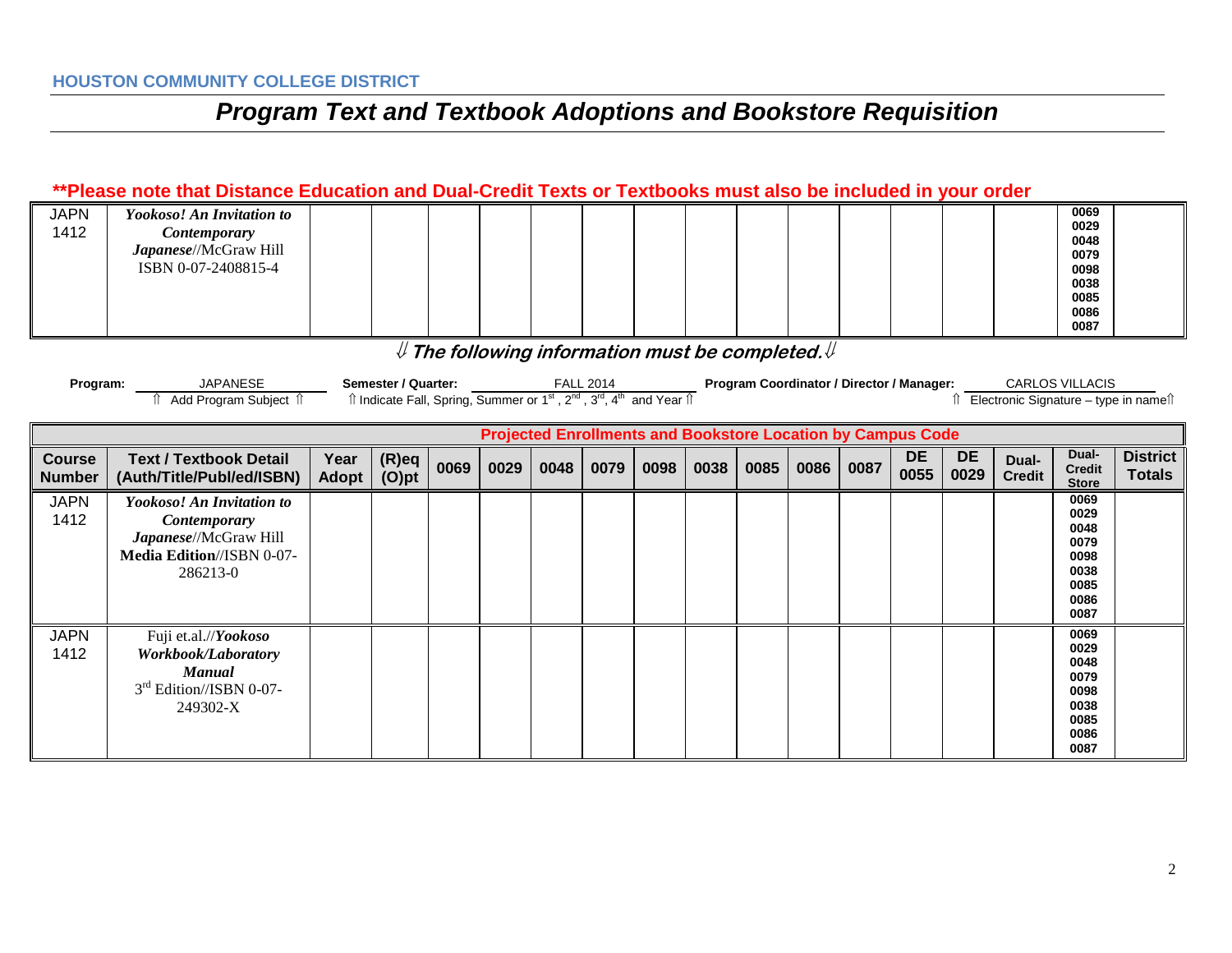#### **\*\*Please note that Distance Education and Dual-Credit Texts or Textbooks must also be included in your order**

| <b>JAPN</b><br>2311 | Yasu-Hiku<br>Tohsaku//Yookoso!<br><b>Continuing with</b><br><b>Contemporary Japanese</b><br>McGraw Hill<br>ISBN 0-07-240816-2                           |  |  |  |  |  |  |  | 0069<br>0029<br>0048<br>0079<br>0098<br>0038<br>0085<br>0086         |  |
|---------------------|---------------------------------------------------------------------------------------------------------------------------------------------------------|--|--|--|--|--|--|--|----------------------------------------------------------------------|--|
|                     |                                                                                                                                                         |  |  |  |  |  |  |  | 0087                                                                 |  |
| <b>JAPN</b><br>2311 | Yasu-Hiku<br>Tohsaku//Yookoso!<br><b>Continuing with</b><br><b>Contemporary Japanese</b><br>McGraw Hill<br><b>Media Edition//ISBN 0-07-</b><br>286214-9 |  |  |  |  |  |  |  | 0069<br>0029<br>0048<br>0079<br>0098<br>0038<br>0085<br>0086<br>0087 |  |

### ⇓ **The following information must be completed.**⇓

| Program:                       | <b>JAPANESE</b><br>Add Program Subject î                                                                                                                                  |                      | Semester / Quarter:<br>f Indicate Fall, Spring, Summer or 1 <sup>st</sup> , 2 <sup>nd</sup> , 3 <sup>rd</sup> , 4 <sup>th</sup> and Year f |      |      |      | <b>FALL2014</b> |      |      | Program Coordinator / Director / Manager: |      |      |                   | <b>CARLOS VILLACIS</b><br>Electronic Signature – type in names |                        |                                                                      |                                  |
|--------------------------------|---------------------------------------------------------------------------------------------------------------------------------------------------------------------------|----------------------|--------------------------------------------------------------------------------------------------------------------------------------------|------|------|------|-----------------|------|------|-------------------------------------------|------|------|-------------------|----------------------------------------------------------------|------------------------|----------------------------------------------------------------------|----------------------------------|
|                                | <b>Projected Enrollments and Bookstore Location by Campus Code</b>                                                                                                        |                      |                                                                                                                                            |      |      |      |                 |      |      |                                           |      |      |                   |                                                                |                        |                                                                      |                                  |
| <b>Course</b><br><b>Number</b> | Text / Textbook Detail<br>(Auth/Title/Publ/ed/ISBN)                                                                                                                       | Year<br><b>Adopt</b> | $(R)$ eq<br>(O)pt                                                                                                                          | 0069 | 0029 | 0048 | 0079            | 0098 | 0038 | 0085                                      | 0086 | 0087 | <b>DE</b><br>0055 | <b>DE</b><br>0029                                              | Dual-<br><b>Credit</b> | Dual-<br><b>Credit</b><br><b>Store</b>                               | <b>District</b><br><b>Totals</b> |
| <b>JAPN</b><br>2311            | Yasu-Hiku<br>Tohsaku// <i>Yookoso!</i><br><b>Continuing with</b><br><b>Contemporary Japanese-</b><br>Workbook/Laboratory<br><b>Manual</b><br>$3rd$ Ed. ISBN 0-07-249339-9 |                      |                                                                                                                                            |      |      |      |                 |      |      |                                           |      |      |                   |                                                                |                        | 0069<br>0029<br>0048<br>0079<br>0098<br>0038<br>0085<br>0086<br>0087 |                                  |